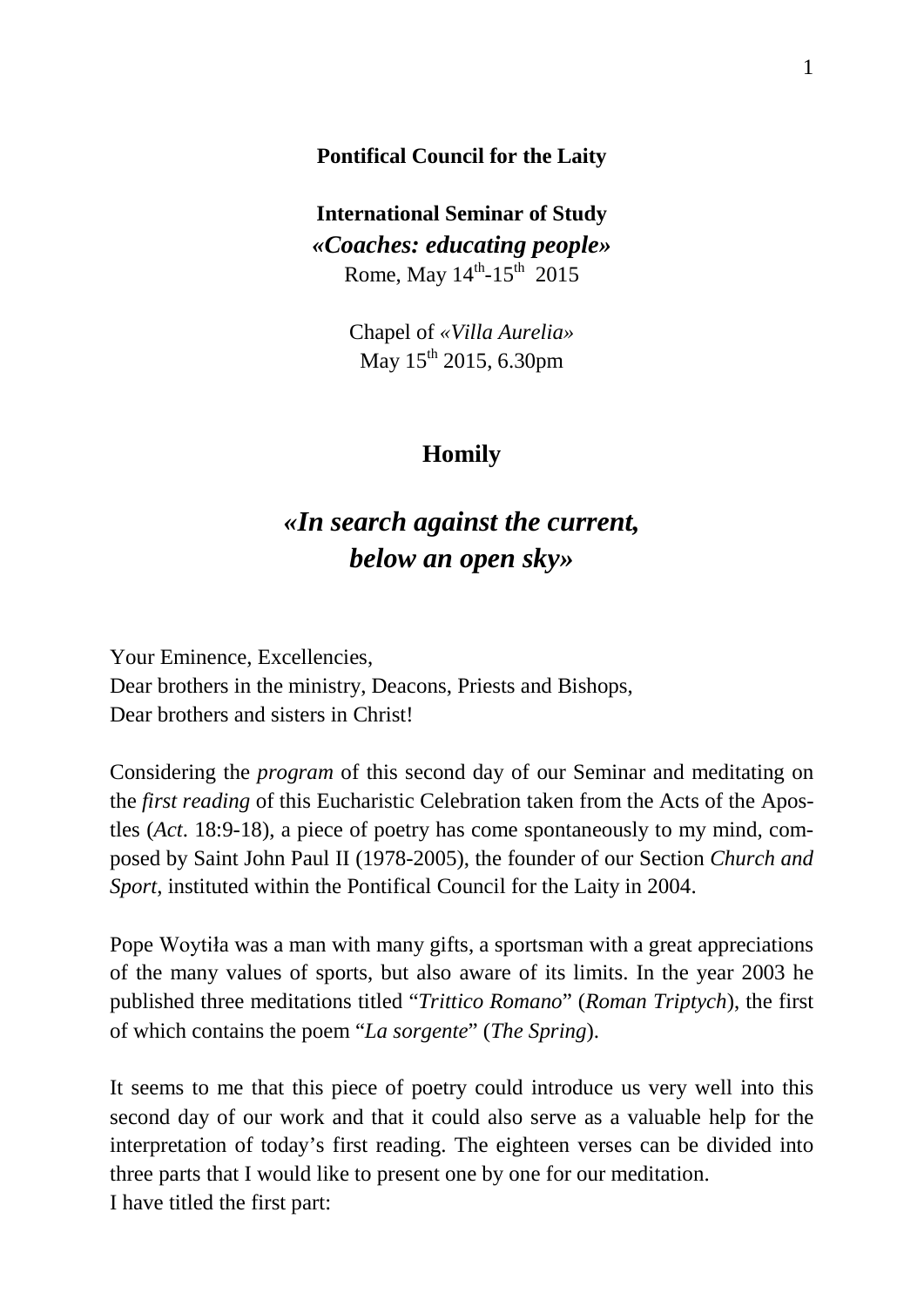#### *1. The laborious but firm search for the Spring*

**"The undulating wood slopes down to the rhythm of mountain streams.... If you want to find the source, you have to go up, against the current, tear through, seek, don't give up, you know it must be somewhere here. Where are you, source? … Where are you, source?**

The meditation of the Pope is inspired by someone who is *in search*, who wants to find the *origin* of the beauty of creation, of the mountains, with their peaks and valleys. In this search, he is helped by a stranger who knows his intentions and gives him this suggestion: "*If you want to find the source, you have to go up, against the current.*"

This means that one cannot receive simple and banal answers to the great questions of life that inevitably we are confronted with. The answers are not given to us at the same level of the external phenomena, therefore a "*going up*" is needed, a going "*against the current*", even if the course of the creek in the woods, flowing down, points to the opposite direction. And this "going up" is often impeded by obstacles that persuade us to abandon the path and push us to go back toward the valley. But the hiker of the poem doesn't let himself being affected and does not break off his hard climbing because he is sustained by the certainty that this spring does exist and can be found. It is only a matter of time, effort and patience in order to find it.

In this effort, I think that some important analogies with sporting activities can be highlighted, and, in particular way, analogies with the task of a coach. Every coach has a clear idea of what he wants to achieve, even if it is hard, and he has to go against the current. In his commitment, he often comes across with many difficulties and "headwinds". Ever new shortcuts are frequently offered to him, persuading him that an alternate route is easier, so that he can spare and reduce the labor. Some people will say: "by now, the shortcut has become the rule, everybody does it!". In the second part of the poem the search and the questions of the walking man continue, I have titled this part: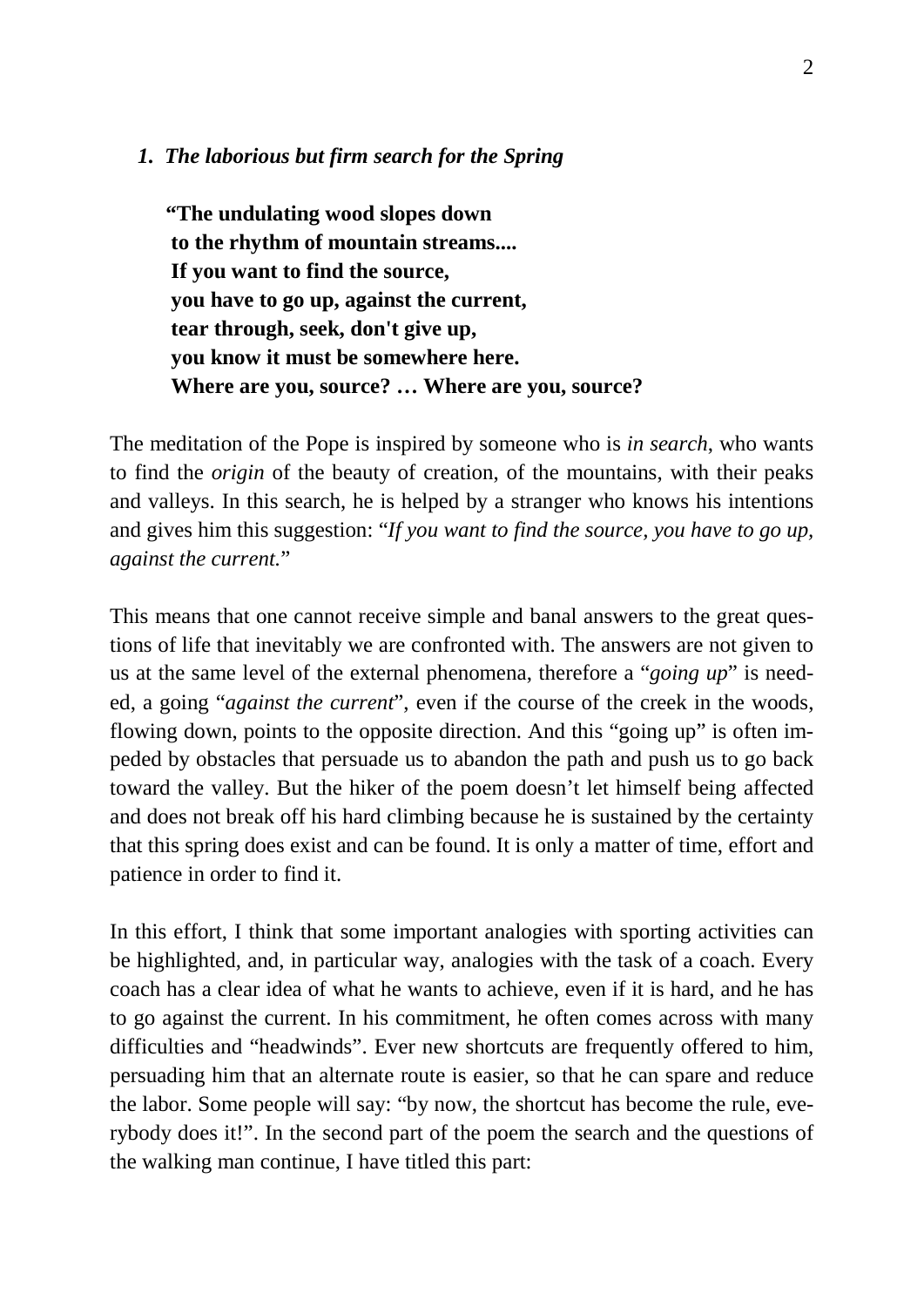## *2. The hidden mystery of the beginning*

**"Silence.... Stream, stream in the wood, tell me the secret of your beginning! (Silence—why are you silent? How carefully you have hidden the secret of your beginning)."**

John Paul II speaks about the silence of the wood and of the stream that flows down toward the valley. The searching man wants to discover the mystery of its origin, as it is said twice. On one hand, a stream in the wood is a very normal phenomenon in nature, but, on the other hand, this spectacle doesn't come out of nothing, its existence cannot be taken for granted. Therefore the questions must be asked: *Who* are you ? *Who* is your *origin*? *Who* created you? *Why* are you silent?

Behind these poetical verses lays the question about the ultimate origin and meaning of all that surrounds us, the living and inanimate nature, but also the question about the origin and the goal of our existence. And this origin is described by the Pope through the concept of *mystery*.

These thoughts of the Holy Pope correspond to our experience, in the very moment when life confronts us with the "great questions". We often find ourselves caught in an embarrassing silence, that confuses and depresses us. A great patience, an attentive eye and an open ear are needed to be able to decipher and comprehend the mystery of the origin. This means, in the end, that by ourselves we are unable to give satisfactory answers to our major questions.

A Christian find this answer in the word and action of God, ultimately, in a Person: Jesus Christ. He is the answer and the very face of God for us! All who want to know what God answers to all our questions and doubts have to look at Jesus, He is God's countenance that faces towards us.

In the last part of his poem, Pope John Paul II tells us that after the search, the ascent and the exploration, a third step must follow, that it is to say an intense prayer.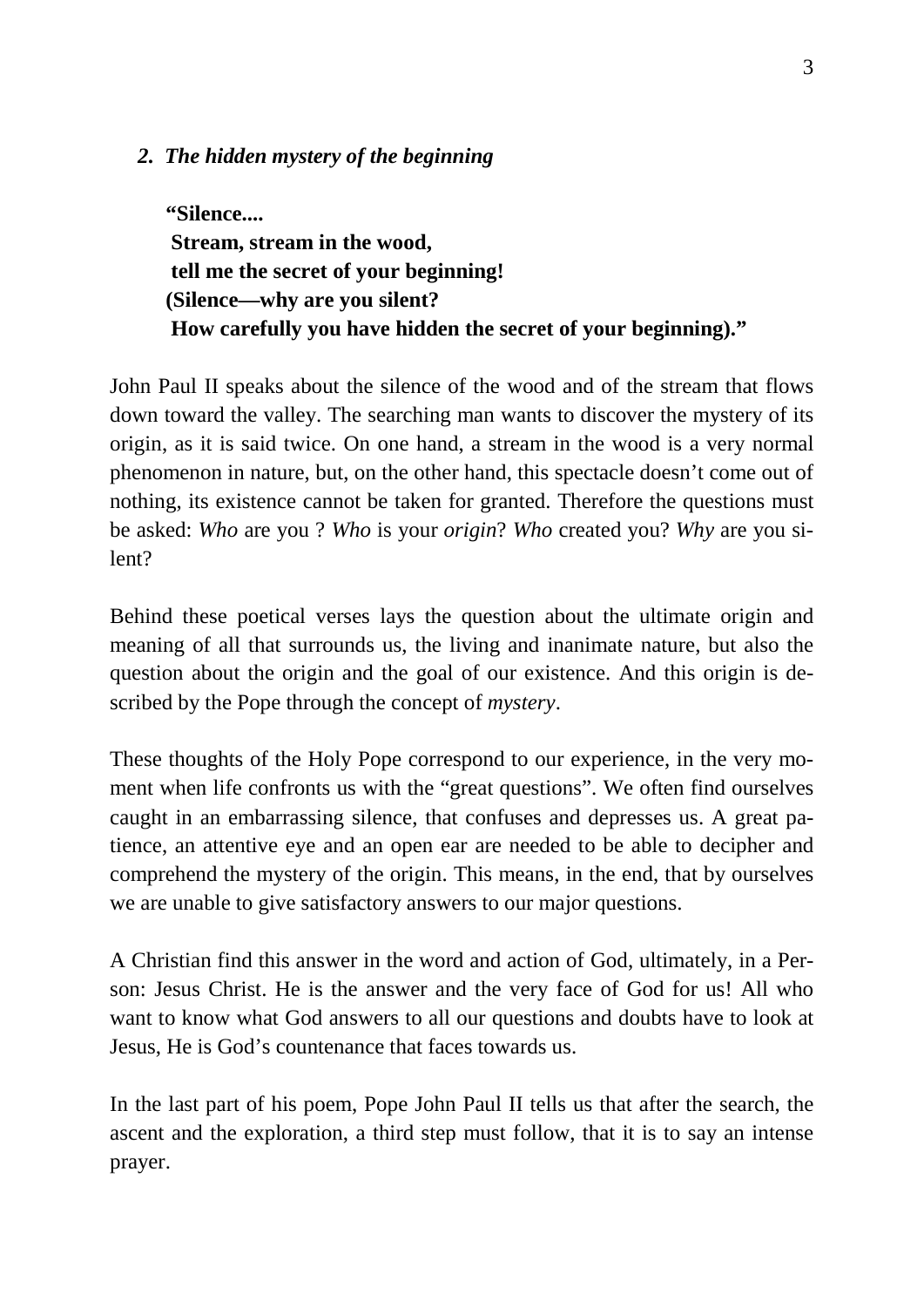## *3. The refreshing and life-giving strength of the spring water*

**"Allow me to wet my lips in spring water, to feel its freshness, reviving freshness."**

This prayer is a supplication addressing the Creator and Lord of the springs and of all the waters: "Allow me to wet my lips in spring water, to feel its freshness, reviving freshness." The meditation on the stream in the wood has led to the discovery of its raison d'être, which is that of containing and offering fresh water.

In this last stage, what is at stake, is the ultimate fulfilling of all the questions and researches. And this is asked in a very intense, and, at the same time, simple and humble prayer. The supplicant does not dare to ask a drink of water, but only prays to wet his lips to perceive a little bit of its freshness.

Dear brothers and sister in Christ,

in his poem, Pope John Paul II doesn't speak directly about God, but God, being omnipresent, is silently understood. Through fundamental existential experiences, such as the beauty of creation, the question of and the search for meaning, the Pope wants to lead man, in a gentle and discreet way, to a definitive answer, but without presupposing it from the outset or by simply imposing it. And in these fundamental experiences of man, is included also sport activity. In his hard work, in his defeats and in his victories, also the sportsman is reached by the ultimate search for meaning.

In the piece of poetry "The Spring", one can note the rich pastoral experience of the priest, bishop and Pope who has accompanied so many people, in search and full of questions. At the same time, one can also note the gentle and noble character of the man Karol Woytiła.

In today's first reading (cf. Act 18:9f) God himself, in a night vision, says to Paul – a man who knew and valued sporting activity – "*Do not be afraid. Go on speaking, and do not be silent, for I am with you…*" God himself encourages